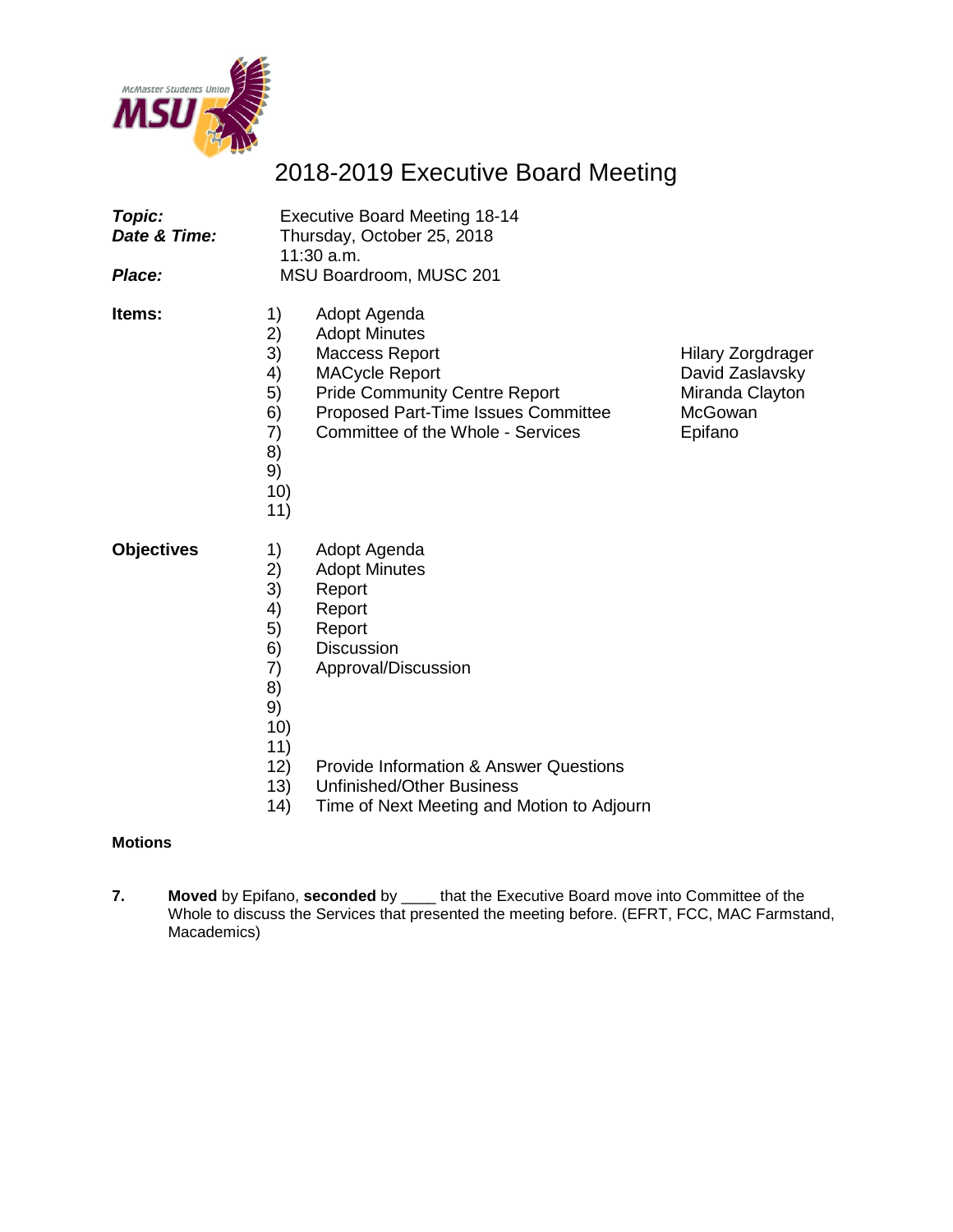#### **Executive Board Meeting 18-13 Thursday, October 18, 2018 @ 11:30am MSU Boardroom, MUSC room 201**

#### **Called to Order 11:31am**

| Present               | Epifano, Farah, MacLean, Robinson, Roshan                                                                                                                         |
|-----------------------|-------------------------------------------------------------------------------------------------------------------------------------------------------------------|
| Late                  | Florean, Warwani                                                                                                                                                  |
| Absent                | Bertolo, Hackett                                                                                                                                                  |
| <b>Others Present</b> | J. McGowan (General Manager), V. Scott (Recording Secretary), M. Wooder<br>(MCD), Maddison Hampel (Operations Coordinator), David Zaslavsky (MACycle<br>Director) |

#### **1. Adopt Agenda**

**Moved** by Epifano, **seconded** by MacLean to adopt the agenda, as presented.

#### **Amendments**

- Epifano Strike Maccess and Pride Reports
- Epifano add Closed Session
- Epifano add 'Strike Hiring Committee'
- Farah add 'Elevate EB'

**Moved** by Epifano, **seconded** by MacLean to adopt the agenda, as amended.

#### **Passes Unanimously**

#### **2. MACycle Report – David Zaslavsky presented**

**EXEC** Zaslavsky summarized the report.

#### **Florean arrived at 11:35am Warwani arrived at 11:35am**

#### **Questions**

- **Epifano saw that there was approval for hanging up signs near the bike racks. Epifano asked if they would** have general safety signs. Zaslavsky responded that they didn't know but have put in orders for lawn signs. They added that they would have liked to have it done in conjunction with the service's giveaway of lights.
- **Epifano asked if there was something that the MSU could do promotionally without the lights. Zaslavsky** responded that they had ordered a bunch of stickers, but that it wasn't as enticing.
- Wooder asked if anyone from Hamilton Police Services contacted Zaslavsky about the annual bike safety blitz. Wooder stated that the HPS will be blitzing students running through stop signs.
- Florean asked about the November event with the lights. They asked if they wouldn't be receiving them. Zaslavsky responded that they had put the order in three weeks ago but won't be receiving the lights.
- Scott asked if the service has been putting on workshops for safety. Zaslavsky responded that they have the signs up. They added that they put something on last year but only had two people. Zaslavsky added that they know it's in their mandate, but the workshops weren't well received.
- Scott asked if there was money in the budget for MACycle to buy lights for the giveaway anyway and use the ones ordered another time. Zaslavsky responded that they would look into it.

#### **3. Proposed Part-Time Issues Committee**

McGowan went over the memo with the Board.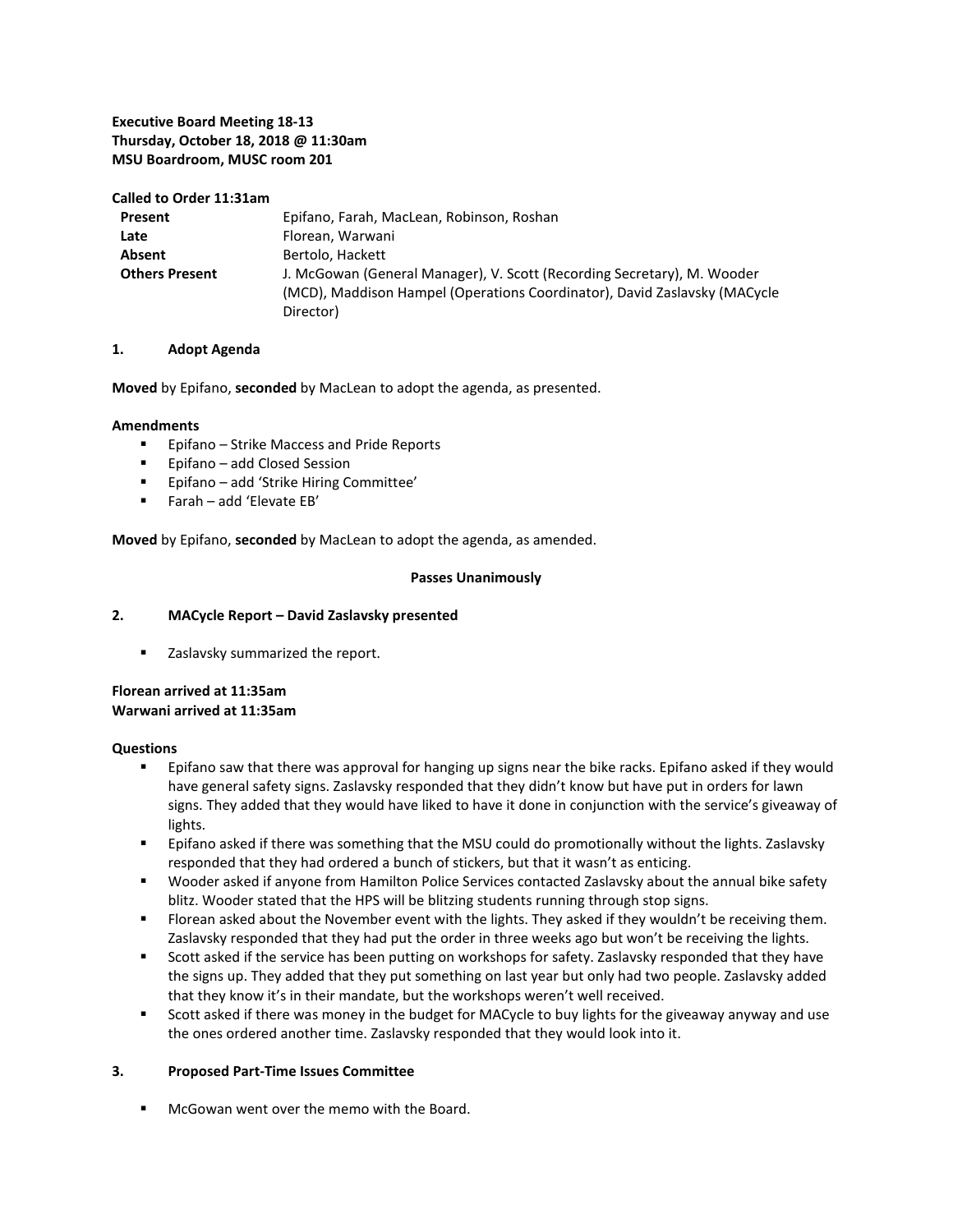- Hampel went over the structure of the committee with the Board.
- The Board discussed the proposal. They thought it was a good idea. Some felt that there wasn't enough employee representation by number and by division. Epifano stated that they would like to see the BoD member be changed to the VP Admin and asked if they need an Executive Board member and BoD member.
- Epifano took note of the points and stated that Hampel, McGowan, and they will come up with what the pilot will look like and then bring it back to a future meeting.

#### **4. Committee of the Whole – Services**

**Moved** by Epifano, **seconded** by \_\_\_\_ that the Executive Board move into Committee of the Whole to discuss the Services that presented the meeting before. (EFRT, FCC, MAC Farmstand, Macademics)

#### **Motion Fails due to no Seconder**

#### **5. Elevate EB**

- McGowan stated that Farah spoke to them about different ideas for Executive Board to guide discussions. They stated that one of the things brainstormed was leading topics, and that these topics will be put on the agenda when developed to provide background. McGowan gave examples of what to expect, such as challenges with events at Campus Events, or liquor sales at TwelvEighty, trends in media, etc.
- Farah stated that they would like to elevate their meetings. Discussions would be in Committee of the Whole, and topics will be decided the week before the meeting.
- McGowan added that there has been a challenge with Executive Board and short-term versus the responsibility of long-term planning. McGowan felt that this way would be the best to take a few small concepts to develop.

#### **6. Closed Session**

**Moved** by Epifano, **seconded** by Florean that Executive Board move into Closed Session.

#### **Passes Unanimously**

#### **7. Return to Open Session**

#### **Strike Hiring Committee**

**Moved** by Epifano, **seconded** by Roshan that the Executive Board strike a hiring committee for the Maroons Coordinator consisting of the Vice-President (Administration), the outgoing Coordinator, and one (1) Executive Board member.

#### **Nominations**

- Warwani
- **Florean alternate**

#### **Vote on Motion**

#### **Passes Unanimously**

#### **8. Information and Questions**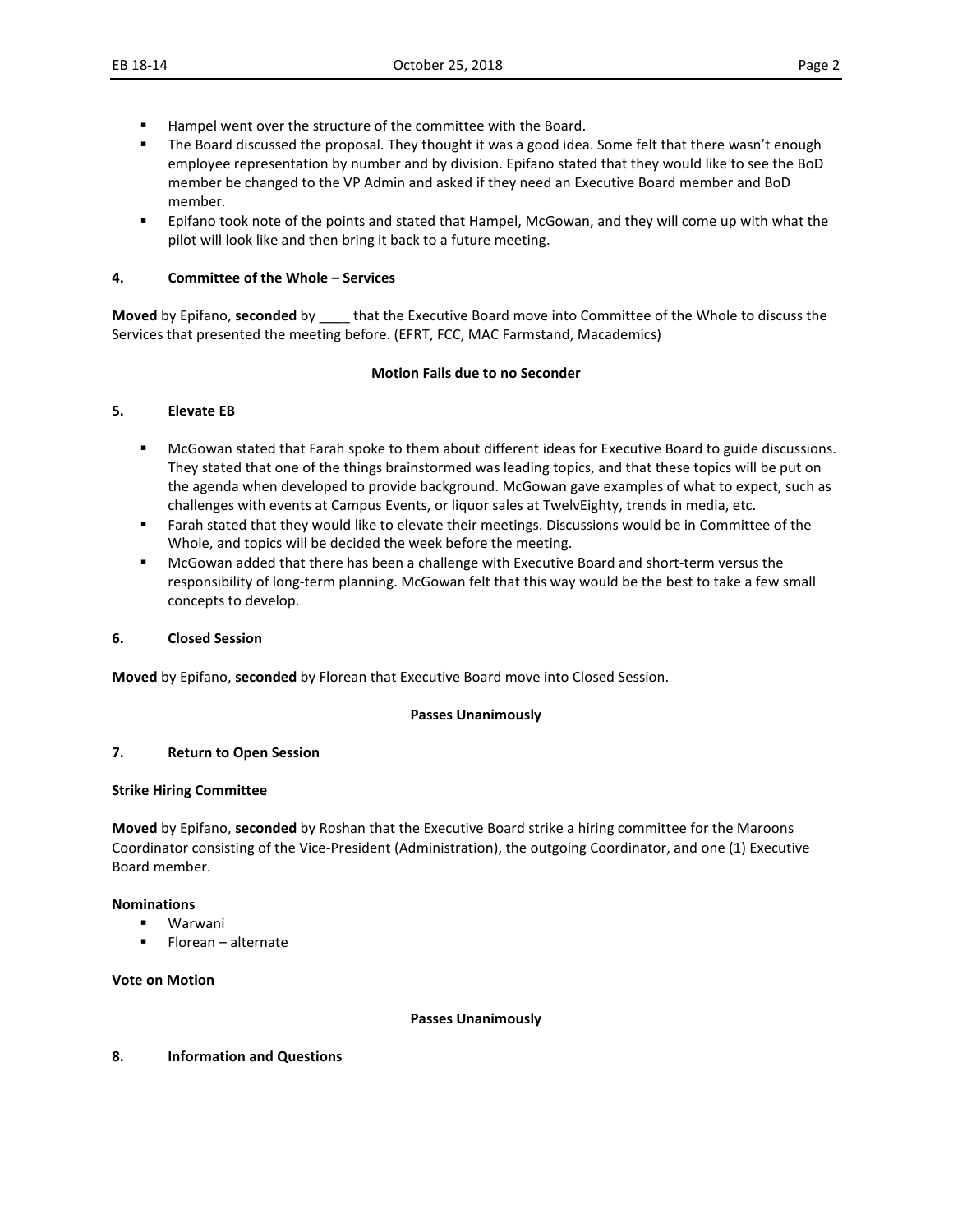- **MCGowan reported that they have been in talks with the University about fee assessment students and** how they're charged fees, and that the University wants to go to a term-based fee and that creates challenges for us. Also, for co-op students and their fees.
- Florean reported that at the MUSC Board of Management, they discussed a wage review for MUSC admin staff, the audited statements were approved, and discussed the Lifetouch lease agreement.
- Robinson stated that they have the financial statements for TwelvEighty for September, and the business unit was doing a great job. Robinson announced that they will be presenting the audited statements to MSU Inc this week. Robinson stated that they had a meeting with the Alumni Association to talk about Homecoming and Light up the Night.
- Warwani announced that OUSA General Assembly will be in two weeks, and training will be this weekend. Warwani stated that they have a lot of meetings lined up with University folks.
- **Farah went to the City Manager's breakfast and a lot of talk of LRT and affordable housing happened.**
- Roshan announced that the Health Sciences caucus will be having an event about the HSL survey.
- **Epifano reported that hiring started this week and has been successful so far. Epifano announced that** tomorrow will be the PTM social, and that they will be baking cupcakes tonight with Scott.
- Wooder announced that the SRA by-election was next week. SLEF portal is now open. Underground has given manual inputs for services and can give updates on budgets. MAC Pride is next week, and the rally is on Wednesday.

#### **9. Adjournment and Time of Next Meeting**

#### **Time of Next Meeting:**

#### **Thursday, November 1, 2018 11:30am MSU Boardroom, MUSC 201**

**Moved** by MacLean, **seconded** by Roshan that the Executive Board meeting be adjourned.

#### **Passes by General Consent**

#### **Adjourned at 12:32pm**

/vs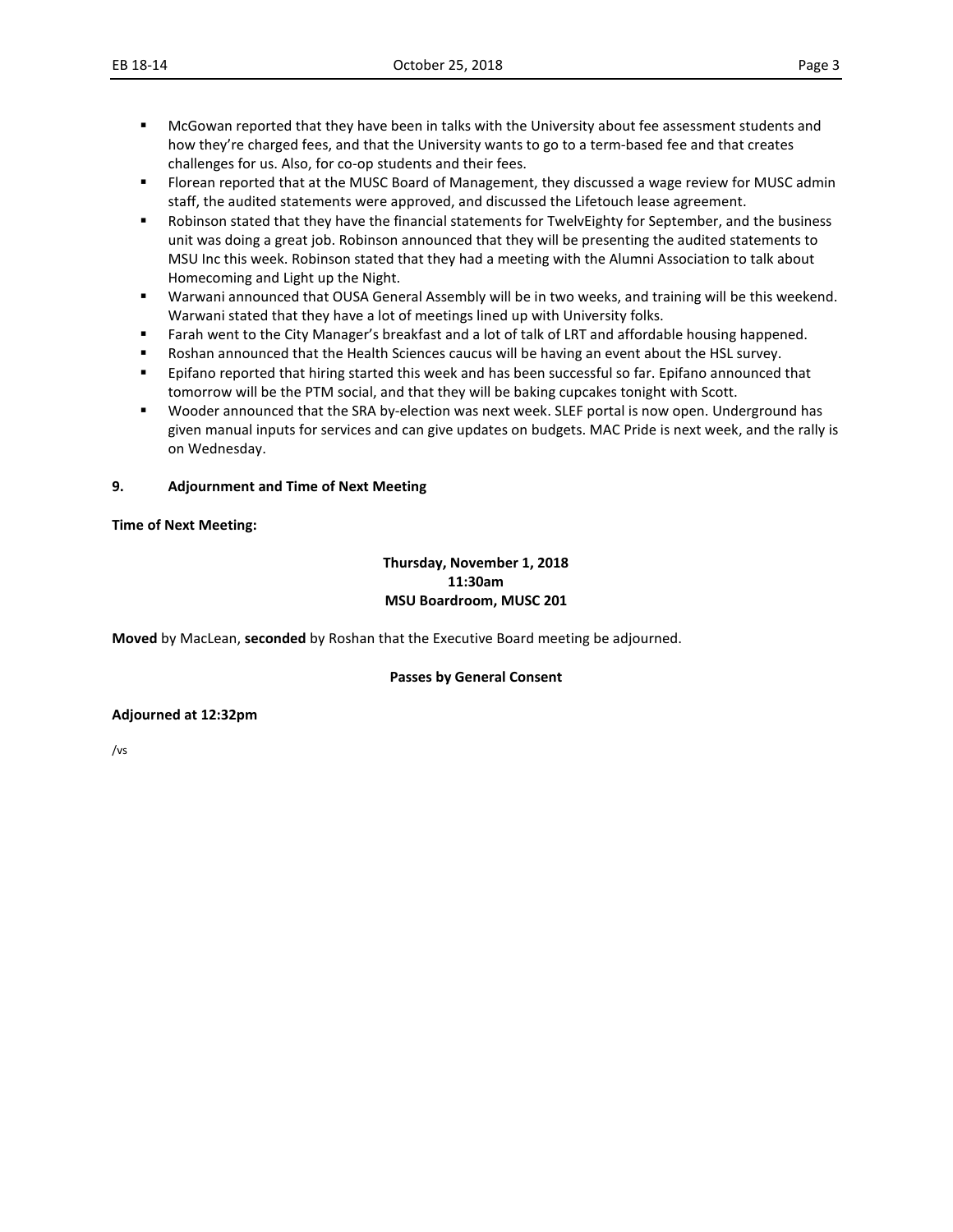

# **REPORT**

*From the office of the…*

# **MACycle Coordinator**

| TO:      | Members of the Executive Board |
|----------|--------------------------------|
| FROM:    | David Zaslavsky                |
| SUBJECT: | MACycle Report 6               |
| DATE:    | October 23, 2018               |

# **UPDATE**

With about a month left in the shop being open, things are looking peachy. Have regular volunteers at the shop is good. I like friends. Service usage is winding down with the season, less people per day. Ran a bike giveaway which was pretty successful, less so than last year though in terms of social media reach+engagement.

# **SERVICE USAGE**

As the weather turns colder, we are seeing a decrease in the number of people who are using the service. Again, this is expected. I am not going to try to extrapolate anything from this graph.



# **PAST EVENTS, PROJECTS & ACTIVITIES**

We previously had our first round of volunteer training for our volunteers who signed up. This went well, and we now have a team of about 5-7 volunteers showing up every week. It's lit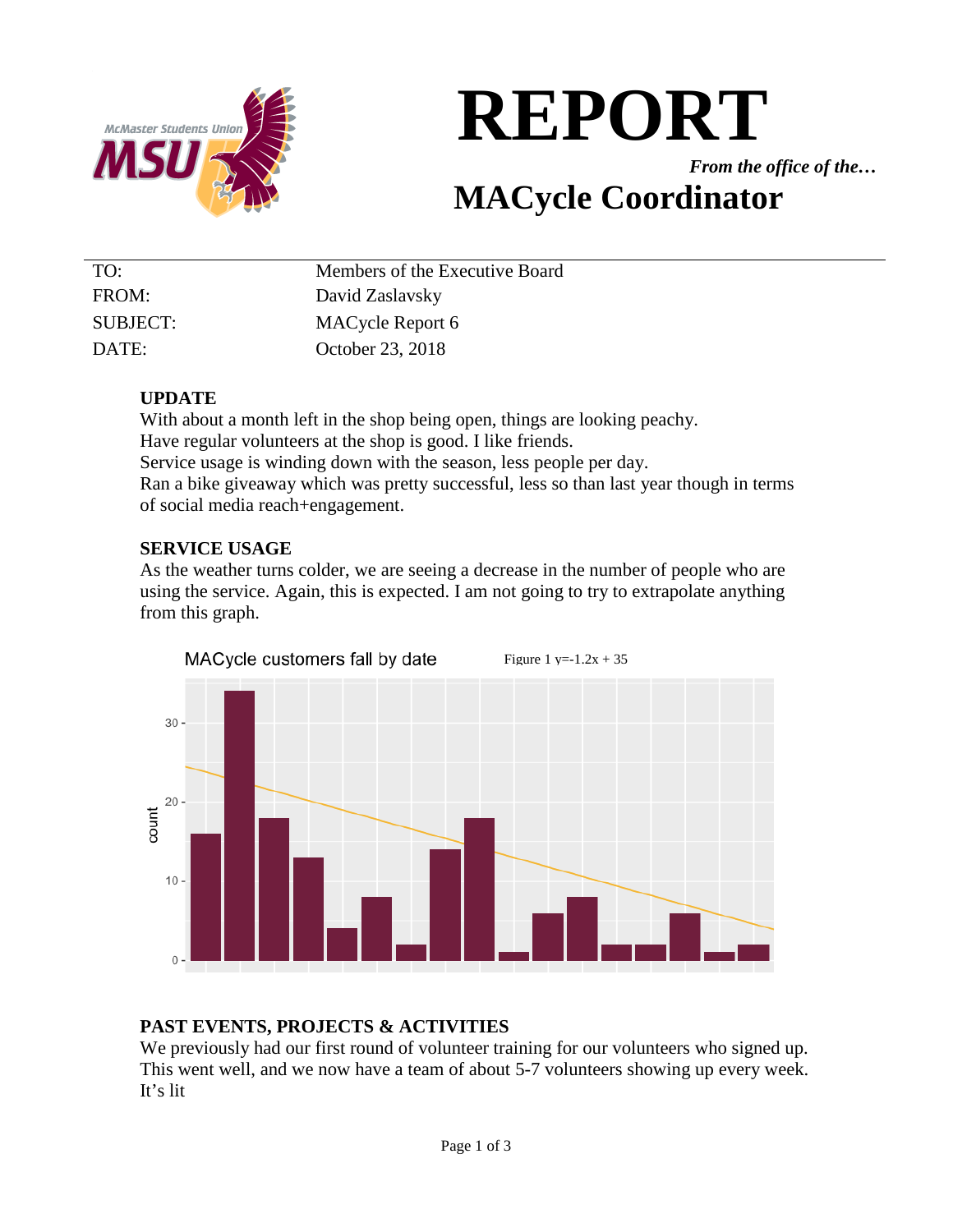We ran the bike giveaway this year, and we had a pretty good engagement on social media (7.1K reach, vs an average of 400-600 per post). This was less than last year, but we also ran the contest later in the season and for a shorter window, so this could explain the less engagement.

# **UPCOMING EVENTS, PROJECTS & ACTIVITIES**

Having got approval for hanging up bike signs at bike racks, we are preparing to launch "F-Ride-days" for the month of November until the service shuts down. Basically we'll be giving out lights to anyone who shows up at the shop on a bike on the Fridays that we're open. We'll put up signage near bike racks and post on our social media. How fun!

| <b>EXPENDITURE</b><br><b>ACCOUNT CODE</b><br><b>ITEM</b><br><b>BUDGET/COST</b><br>PO SUBMITTED (DATE)<br><b>PO APPROVED</b><br>MCYC - VOLUNTEER RECOGNITION<br>\$500.00<br>6494-0108<br><b>TOTAL SPENT IN LINE</b><br>\$0.00<br><b>REMAINING IN LINE</b><br>\$500.00<br>6501-0108<br>MCYC - ADV. & PROMO.<br>\$1,800.00<br>Package auction + speakers<br>\$173.75<br>\$112.00<br><b>Stickers</b><br>TOTAL SPENT IN LINE<br>\$285.75<br><b>REMAINING IN LINE</b><br>\$1,514.25<br>6603-0108<br><b>MCYC - SPECIAL PROJECTS</b><br>\$1,000.00<br>TOTAL SPENT IN LINE<br>\$0.00<br><b>REMAINING IN LINE</b><br>\$1,000.00<br><b>MCYC - PARTS</b><br>6604-0108<br>\$5,000.00<br>09-Mar-18<br>\$927.98<br>#5841<br>Pre-Open Restock<br>First Restock (PO 2)<br>\$312.97<br>04-May<br>PO <sub>3</sub><br>\$485.50<br>07-Jun<br>PO <sub>4</sub><br>\$897.22<br>06-Sep<br>PO <sub>5</sub><br>\$1,072.30<br>21-Sep<br><b>TOTAL SPENT IN LINE</b><br>\$3,695.27<br><b>REMAINING IN LINE</b><br>\$1,304.03 | <b>MACYCLE</b> |  |  |  |  |
|------------------------------------------------------------------------------------------------------------------------------------------------------------------------------------------------------------------------------------------------------------------------------------------------------------------------------------------------------------------------------------------------------------------------------------------------------------------------------------------------------------------------------------------------------------------------------------------------------------------------------------------------------------------------------------------------------------------------------------------------------------------------------------------------------------------------------------------------------------------------------------------------------------------------------------------------------------------------------------------------|----------------|--|--|--|--|
|                                                                                                                                                                                                                                                                                                                                                                                                                                                                                                                                                                                                                                                                                                                                                                                                                                                                                                                                                                                                |                |  |  |  |  |
|                                                                                                                                                                                                                                                                                                                                                                                                                                                                                                                                                                                                                                                                                                                                                                                                                                                                                                                                                                                                |                |  |  |  |  |
|                                                                                                                                                                                                                                                                                                                                                                                                                                                                                                                                                                                                                                                                                                                                                                                                                                                                                                                                                                                                |                |  |  |  |  |
|                                                                                                                                                                                                                                                                                                                                                                                                                                                                                                                                                                                                                                                                                                                                                                                                                                                                                                                                                                                                |                |  |  |  |  |
|                                                                                                                                                                                                                                                                                                                                                                                                                                                                                                                                                                                                                                                                                                                                                                                                                                                                                                                                                                                                |                |  |  |  |  |
|                                                                                                                                                                                                                                                                                                                                                                                                                                                                                                                                                                                                                                                                                                                                                                                                                                                                                                                                                                                                |                |  |  |  |  |
|                                                                                                                                                                                                                                                                                                                                                                                                                                                                                                                                                                                                                                                                                                                                                                                                                                                                                                                                                                                                |                |  |  |  |  |
|                                                                                                                                                                                                                                                                                                                                                                                                                                                                                                                                                                                                                                                                                                                                                                                                                                                                                                                                                                                                |                |  |  |  |  |
|                                                                                                                                                                                                                                                                                                                                                                                                                                                                                                                                                                                                                                                                                                                                                                                                                                                                                                                                                                                                |                |  |  |  |  |
|                                                                                                                                                                                                                                                                                                                                                                                                                                                                                                                                                                                                                                                                                                                                                                                                                                                                                                                                                                                                |                |  |  |  |  |
|                                                                                                                                                                                                                                                                                                                                                                                                                                                                                                                                                                                                                                                                                                                                                                                                                                                                                                                                                                                                |                |  |  |  |  |
|                                                                                                                                                                                                                                                                                                                                                                                                                                                                                                                                                                                                                                                                                                                                                                                                                                                                                                                                                                                                |                |  |  |  |  |
|                                                                                                                                                                                                                                                                                                                                                                                                                                                                                                                                                                                                                                                                                                                                                                                                                                                                                                                                                                                                |                |  |  |  |  |
|                                                                                                                                                                                                                                                                                                                                                                                                                                                                                                                                                                                                                                                                                                                                                                                                                                                                                                                                                                                                |                |  |  |  |  |
|                                                                                                                                                                                                                                                                                                                                                                                                                                                                                                                                                                                                                                                                                                                                                                                                                                                                                                                                                                                                |                |  |  |  |  |
|                                                                                                                                                                                                                                                                                                                                                                                                                                                                                                                                                                                                                                                                                                                                                                                                                                                                                                                                                                                                |                |  |  |  |  |
|                                                                                                                                                                                                                                                                                                                                                                                                                                                                                                                                                                                                                                                                                                                                                                                                                                                                                                                                                                                                |                |  |  |  |  |
|                                                                                                                                                                                                                                                                                                                                                                                                                                                                                                                                                                                                                                                                                                                                                                                                                                                                                                                                                                                                |                |  |  |  |  |
|                                                                                                                                                                                                                                                                                                                                                                                                                                                                                                                                                                                                                                                                                                                                                                                                                                                                                                                                                                                                |                |  |  |  |  |
|                                                                                                                                                                                                                                                                                                                                                                                                                                                                                                                                                                                                                                                                                                                                                                                                                                                                                                                                                                                                |                |  |  |  |  |
|                                                                                                                                                                                                                                                                                                                                                                                                                                                                                                                                                                                                                                                                                                                                                                                                                                                                                                                                                                                                |                |  |  |  |  |
|                                                                                                                                                                                                                                                                                                                                                                                                                                                                                                                                                                                                                                                                                                                                                                                                                                                                                                                                                                                                |                |  |  |  |  |
|                                                                                                                                                                                                                                                                                                                                                                                                                                                                                                                                                                                                                                                                                                                                                                                                                                                                                                                                                                                                |                |  |  |  |  |
|                                                                                                                                                                                                                                                                                                                                                                                                                                                                                                                                                                                                                                                                                                                                                                                                                                                                                                                                                                                                |                |  |  |  |  |
|                                                                                                                                                                                                                                                                                                                                                                                                                                                                                                                                                                                                                                                                                                                                                                                                                                                                                                                                                                                                |                |  |  |  |  |
|                                                                                                                                                                                                                                                                                                                                                                                                                                                                                                                                                                                                                                                                                                                                                                                                                                                                                                                                                                                                |                |  |  |  |  |
|                                                                                                                                                                                                                                                                                                                                                                                                                                                                                                                                                                                                                                                                                                                                                                                                                                                                                                                                                                                                |                |  |  |  |  |
|                                                                                                                                                                                                                                                                                                                                                                                                                                                                                                                                                                                                                                                                                                                                                                                                                                                                                                                                                                                                |                |  |  |  |  |
|                                                                                                                                                                                                                                                                                                                                                                                                                                                                                                                                                                                                                                                                                                                                                                                                                                                                                                                                                                                                |                |  |  |  |  |
|                                                                                                                                                                                                                                                                                                                                                                                                                                                                                                                                                                                                                                                                                                                                                                                                                                                                                                                                                                                                |                |  |  |  |  |
|                                                                                                                                                                                                                                                                                                                                                                                                                                                                                                                                                                                                                                                                                                                                                                                                                                                                                                                                                                                                |                |  |  |  |  |

# **BUDGET**

*TOTALS*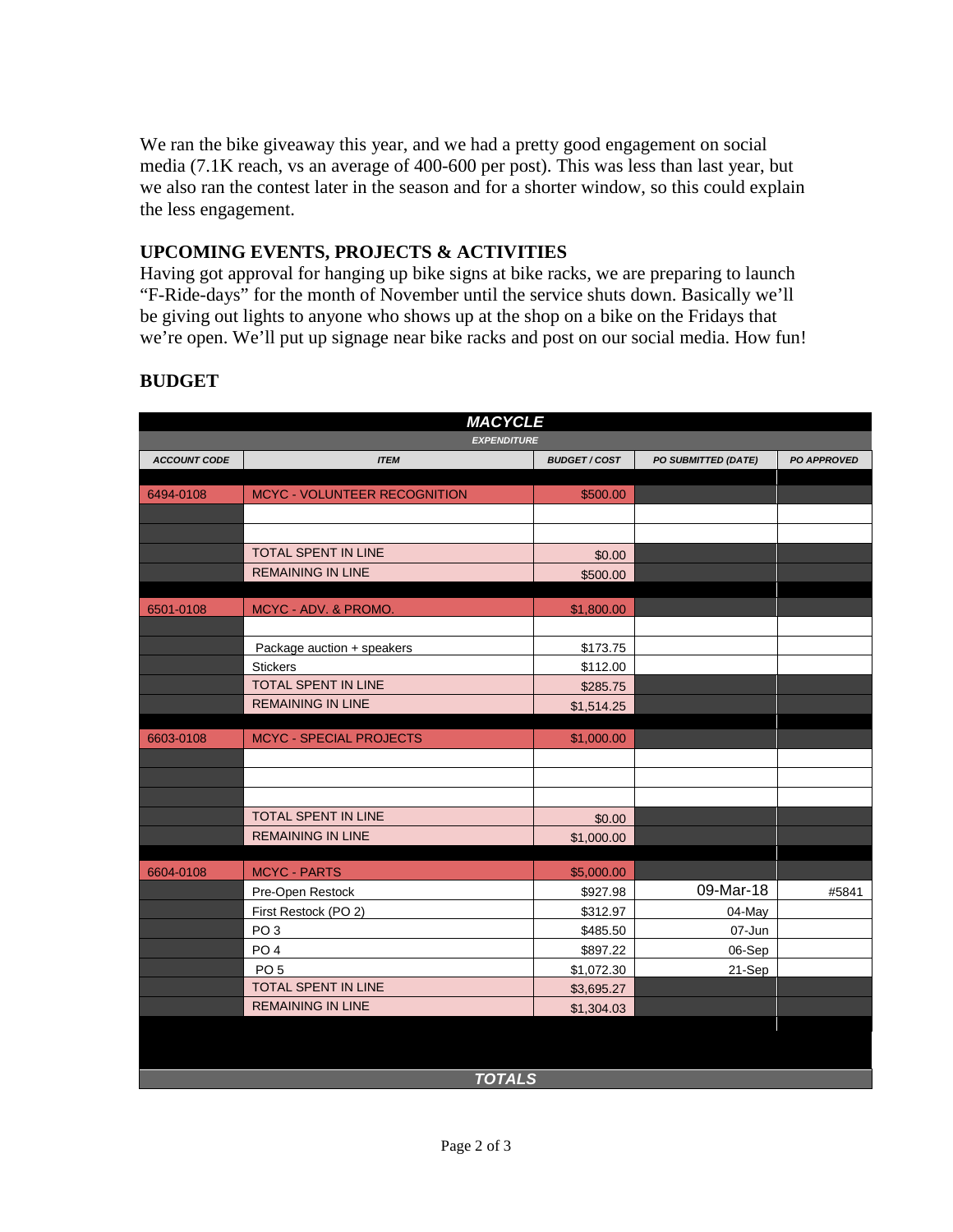| <b>AMOUT BUDGETED</b>     | \$8,300.00 |
|---------------------------|------------|
| <b>HOW MUCH YOU SPENT</b> | \$3,981.72 |
| <b>WHAT YOU HAVE LEFT</b> | \$4,318.28 |

Part of the reason we have so much money left is because I'm not certain on our 'tab' with the underground – I've asked to see it a couple times and have not heard back. As well, we went *very* over budget last year for parts and we're still clearing out that stock.

# **VOLUNTEERS**

We are going to be running our second volunteer training session either the first or second week of November. This will cover more 'advanced' skills and will probably be attended by fewer volunteers.

# **CURRENT CHALLENGES**

The Underground is pretty slow at getting our materials back but it's cool 'cause they're swamped and I get it.

# **SUCCESSES**

Most volunteers are still showing up for their shifts!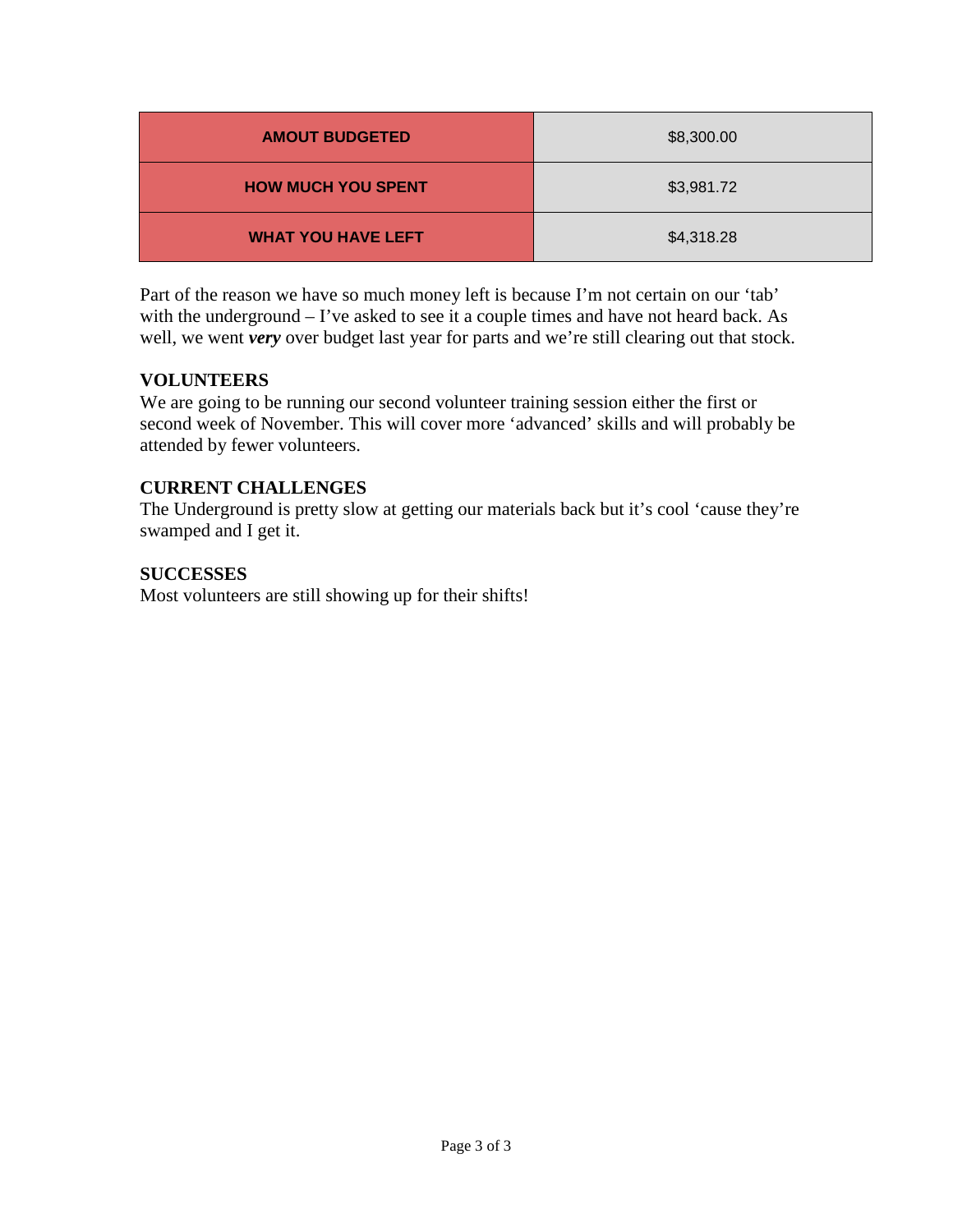

# MEMO

| TO:      | Executive Board                          |
|----------|------------------------------------------|
| FROM:    | Maddison Hampel (Operations Coordinator) |
| SUBJECT: | Part-Time Issues Committee               |
| DATF:    | October 23, 2018                         |

# **Background**

The Executive Board is responsible for managing Part-Time employment matters, as time does not permit general outreach through the Vice-President (Administration). In practice, specific employment challenges get escalated to the Executive Board as opposed to general issues. The Board of Directors designed a Full-Time Issues Committee to create a forum for communication. General employment matters are discussed at the Committee and brought to management for further discussion. This system has been in place for 20+ years and provides a transparent process for equitable communication between employee and employer. We would like to pilot an initiative to replicate this approach for part-time staff.

# Recommendation

In consultation with John McGowan, General Manager, and Kristina Epifano, VP (Administration), the Operations Coordinator has created a Part-Time Issues Committee policy. The committee's purpose will be to provide a forum for parttime staff to address employment issues as they relate to the McMaster Students Union and discuss resolutions for recommendation to the Executive Board. This committee will provide a formalized process for discussing issues that all Part-Time staff feel need addressing and mirrors the Full-Time Staff Issues Committee. This committee offers Part-Time staff an equal opportunity to discuss any general concerns, best practices, training, and legislation that may affect their employment terms. Recommendations from the committee will be brought to the Executive Board, and in turn will assist in the execution and implementation of changes that will positivity impact the employment of Part-Time staff.

# **Composition**

The committee will be made up of the Operations Coordinator (Chairperson), a Board of Directors representative, a Part-Time Management (PTM) staff representative, a Customer Service Representative (CSR) staff representative, and an Executive Board (EB) representative. How members are selected, and their duties and responsibilities are detailed in the attached policy.